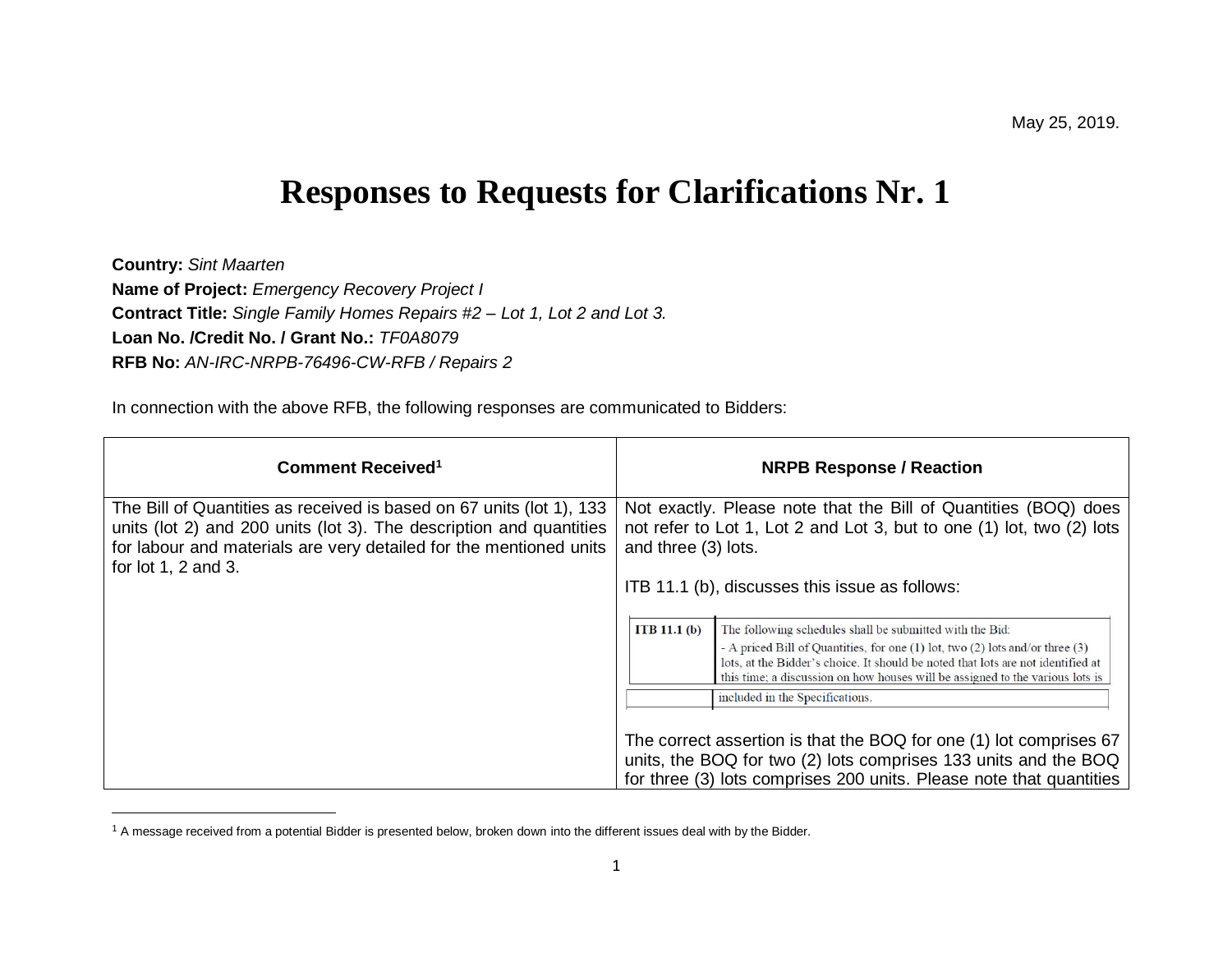|                                                                                                                                                                                                                                                                                                                                                                                                                                       | for "two (2) lots" double quantities for "one (1) lot", while<br>quantities for "three (3) lots" triple quantities for "one (1) lot".<br>In addition to the BOQ, the Daywork Schedule has been included<br>to pay for works that may not be covered by the unit prices that<br>are part of the BOQ.                                                                                                                                                                                                                                                                                                                                                                                                                                                                                                                                                                                                                                                                                                                                                                                               |
|---------------------------------------------------------------------------------------------------------------------------------------------------------------------------------------------------------------------------------------------------------------------------------------------------------------------------------------------------------------------------------------------------------------------------------------|---------------------------------------------------------------------------------------------------------------------------------------------------------------------------------------------------------------------------------------------------------------------------------------------------------------------------------------------------------------------------------------------------------------------------------------------------------------------------------------------------------------------------------------------------------------------------------------------------------------------------------------------------------------------------------------------------------------------------------------------------------------------------------------------------------------------------------------------------------------------------------------------------------------------------------------------------------------------------------------------------------------------------------------------------------------------------------------------------|
| Although it is mentioned on page 59 article 2 that:<br>"The basis of payment will be the actual quantities of work<br>ordered and carried out, as measured by the Contractor and<br>verified by the Project Manager"                                                                                                                                                                                                                  | Correct. This is standard language for admeasurement contracts.                                                                                                                                                                                                                                                                                                                                                                                                                                                                                                                                                                                                                                                                                                                                                                                                                                                                                                                                                                                                                                   |
| The quantities calculated by your Team will be close or close<br>enough near the amounts that will be found in the project<br>otherwise the related cost for fore example overhead, schedules,<br>plan of approach, capacity of personnel etc. (a long list of items<br>related to indirect cost). will not be accurate in the calculation for<br>the Bill of Quantities.<br>So far concerning the above I expect that you can agree. | Exactly. The BOQ jointly with the Daywork Schedule included in<br>the Request for Bids (RFB) are consistent with the description of<br>the Works of GCC 1.1 (hh), which reads as follows:<br>[use the following if the contract is for One (1) Lot]<br>GCC 1.1(hh)<br>The Works consist of the repairs of 67-83houses damaged by Hurricane Irma<br>(One (1) Lot).<br>[use the following if the contract is for Two (2) Lots]<br>The Works consist of the repairs of 133-167 houses damaged by Hurricane<br>Irma (Two (2) Lots).<br>[use the following if the contract is for Three (3) Lots]<br>The Works consist of the repairs of 200-250 houses damaged by Hurricane<br>$\textit{Imna}$ (Three (3) Lots).<br>Noticeably, GCC 1.1 (hh) does not define final numbers of<br>houses but ranges, each one with a lower limit and an upper<br>limit. Lower limits coincide with the number of units for the<br>corresponding number of lots in the BOQ. Upper limits are<br>expected to be covered by the total contract amount (BOQ plus<br>Daywork Schedule) corresponding to the number of lots. |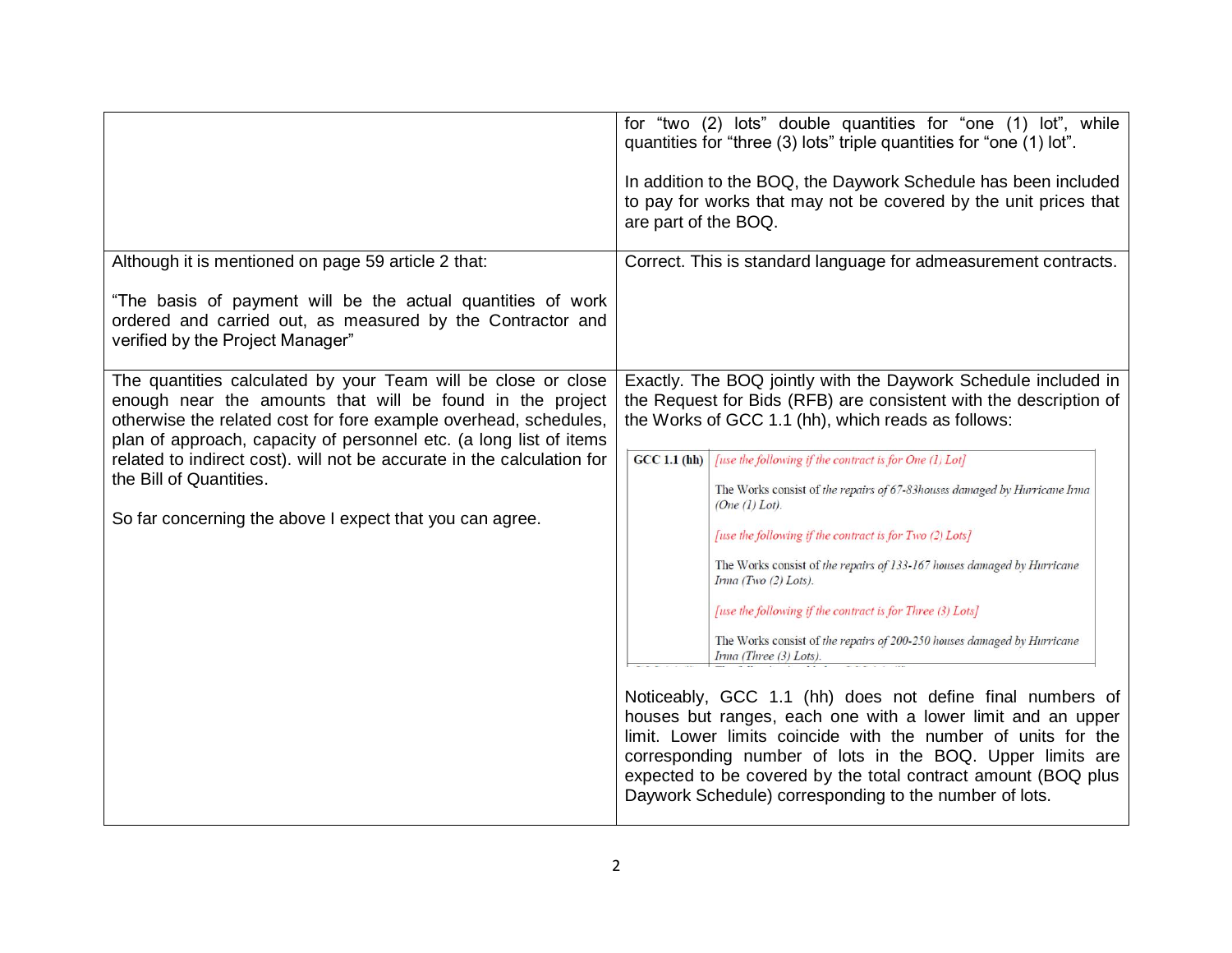|                                                                                                                                                    | The reasons why a range (and not a final number) of houses is<br>given are explained in the RFB Specifications; mainly in the<br>paragraph copied below:                                                                                                                                                                                                                                                                                                                                                                                                                                                                                                |  |  |  |  |
|----------------------------------------------------------------------------------------------------------------------------------------------------|---------------------------------------------------------------------------------------------------------------------------------------------------------------------------------------------------------------------------------------------------------------------------------------------------------------------------------------------------------------------------------------------------------------------------------------------------------------------------------------------------------------------------------------------------------------------------------------------------------------------------------------------------------|--|--|--|--|
|                                                                                                                                                    | Houses will be grouped in three (3) lots including 67-83 houses each. Given that $-\text{mainly due}$<br>to their unknown structural soundness-- the number and identification of houses to be<br>repaired will not be known till the assessment reports are delivered and approved, it is not<br>possible to list the houses pertaining to each lot at the time of bidding. The formation of the<br>lots will be the responsibility of the Project Manager, who will aim at minimizing the<br>construction cost by forming lots with houses located in the same areas. The Project Manager<br>will also aim at being fair to all contractors involved. |  |  |  |  |
| However in Section IX at GCC 1.1 (v) lot 1 has an amount of 83<br>units, lot 2 has an amount of 167 units and lot 3 has an amount<br>of 250 units. | Exactly. The quantities of 83 units (one (1) lot), 167 units (two (2)<br>lots) and 250 units (three (3) lots) that result from totalizing the<br>quantities of GCC 1.1 (v) are the upper limits of the ranges<br>defined in GCC 1.1 (hh). For ease of reference, GCC 1.1 (v) is<br>copied below.                                                                                                                                                                                                                                                                                                                                                        |  |  |  |  |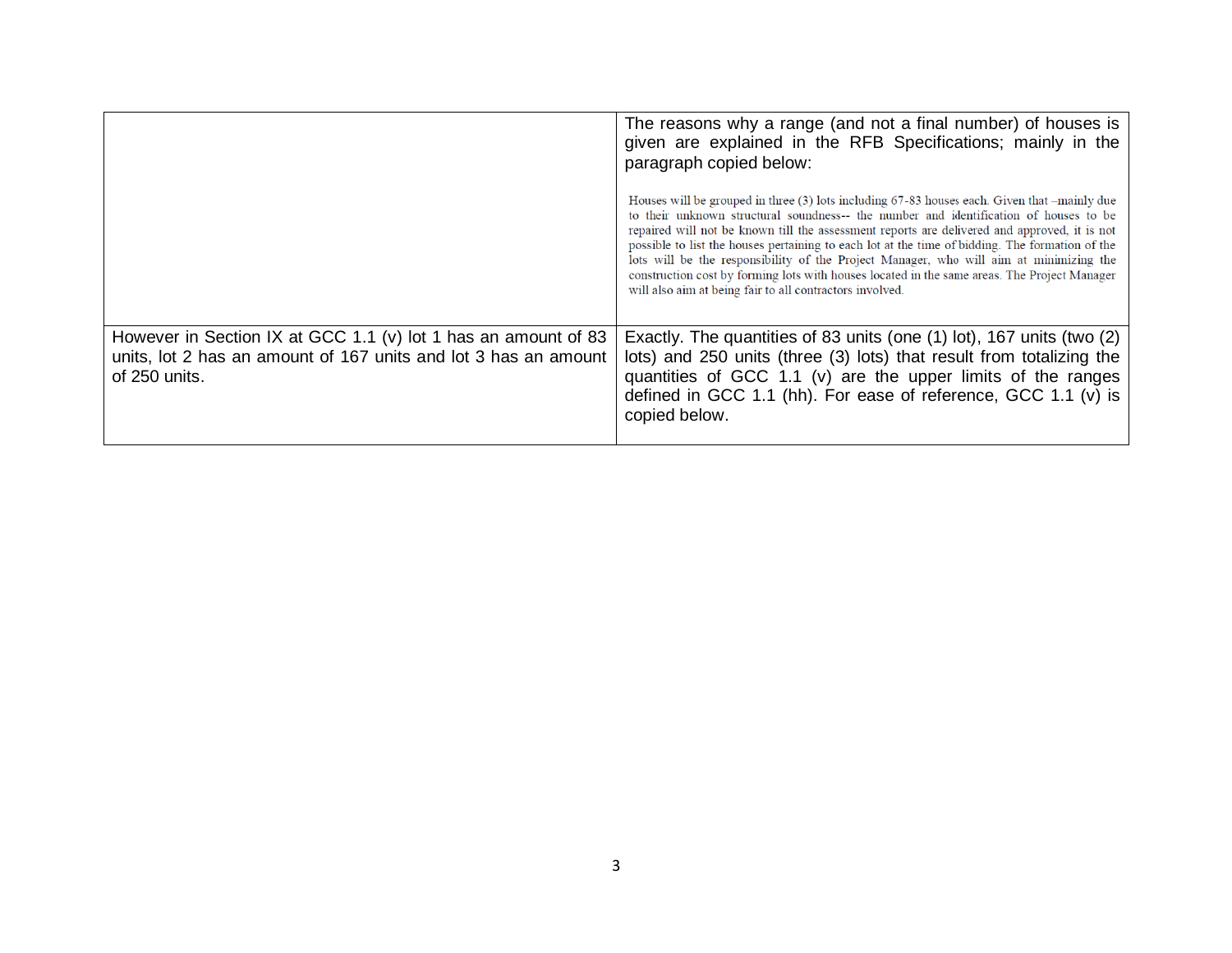| $\overline{GCC 1.1 (v)}$ | have been divided shall be:       | The Intended Completion Date for each of the Sections in which the Works                                |                                                                                                                                                                                                                                                                              |
|--------------------------|-----------------------------------|---------------------------------------------------------------------------------------------------------|------------------------------------------------------------------------------------------------------------------------------------------------------------------------------------------------------------------------------------------------------------------------------|
|                          | Section                           | [use the following if the contract is for One (1) Lot]<br>Description (as per the<br>Specifications)    | Days (counted from<br>the approval by the<br>Project Manager of<br>Section pricing and<br><b>Work Program</b> )                                                                                                                                                              |
|                          | 1.                                | First 28 Houses                                                                                         | 225 days                                                                                                                                                                                                                                                                     |
|                          | $\overline{2}$ .                  | Second 28 Houses                                                                                        | 340 days                                                                                                                                                                                                                                                                     |
|                          | 3 <sub>1</sub>                    | Remaining approx. 27<br>Houses                                                                          | 450 days                                                                                                                                                                                                                                                                     |
|                          | Section                           | [use the following if the contract is for Two (2) Lots]<br>Description (as per the<br>Specifications)   | Days (counted from<br>the approval by the<br>Project Manager of<br>Section pricing and<br><b>Work Program</b> )                                                                                                                                                              |
|                          | 1.                                | <b>First 56 Houses</b>                                                                                  | 225 days                                                                                                                                                                                                                                                                     |
|                          | 2.                                | Second 56 Houses                                                                                        | 340 days                                                                                                                                                                                                                                                                     |
|                          | 3.                                | Remaining approx. 55<br>Houses                                                                          | 450 days                                                                                                                                                                                                                                                                     |
|                          | Section                           | [use the following if the contract is for Three (3) Lots]<br>Description (as per the<br>Specifications) | Days (counted from                                                                                                                                                                                                                                                           |
|                          |                                   |                                                                                                         | the approval by the                                                                                                                                                                                                                                                          |
|                          |                                   |                                                                                                         | Project Manager of<br>Section pricing and<br>Work Program)                                                                                                                                                                                                                   |
|                          | 1.                                | First 83 Houses                                                                                         | 225 days                                                                                                                                                                                                                                                                     |
|                          | 2.                                | Second 83 Houses                                                                                        | 340 days                                                                                                                                                                                                                                                                     |
|                          | 3.                                | Remaining approx. 84<br>Houses                                                                          | 450 days                                                                                                                                                                                                                                                                     |
|                          | the upper limits for the section. | quantities of houses for Sections 1 and 2 are fixed).                                                   | GCC 1.1 (v) is consistent with GCC (hh) by indicating in all<br>Section 3 cases that the quantities of houses are approximate, so<br>that total quantities will fall within the defined ranges (instead,<br>Noticeably, completion dates for all Section 3 cases are set for |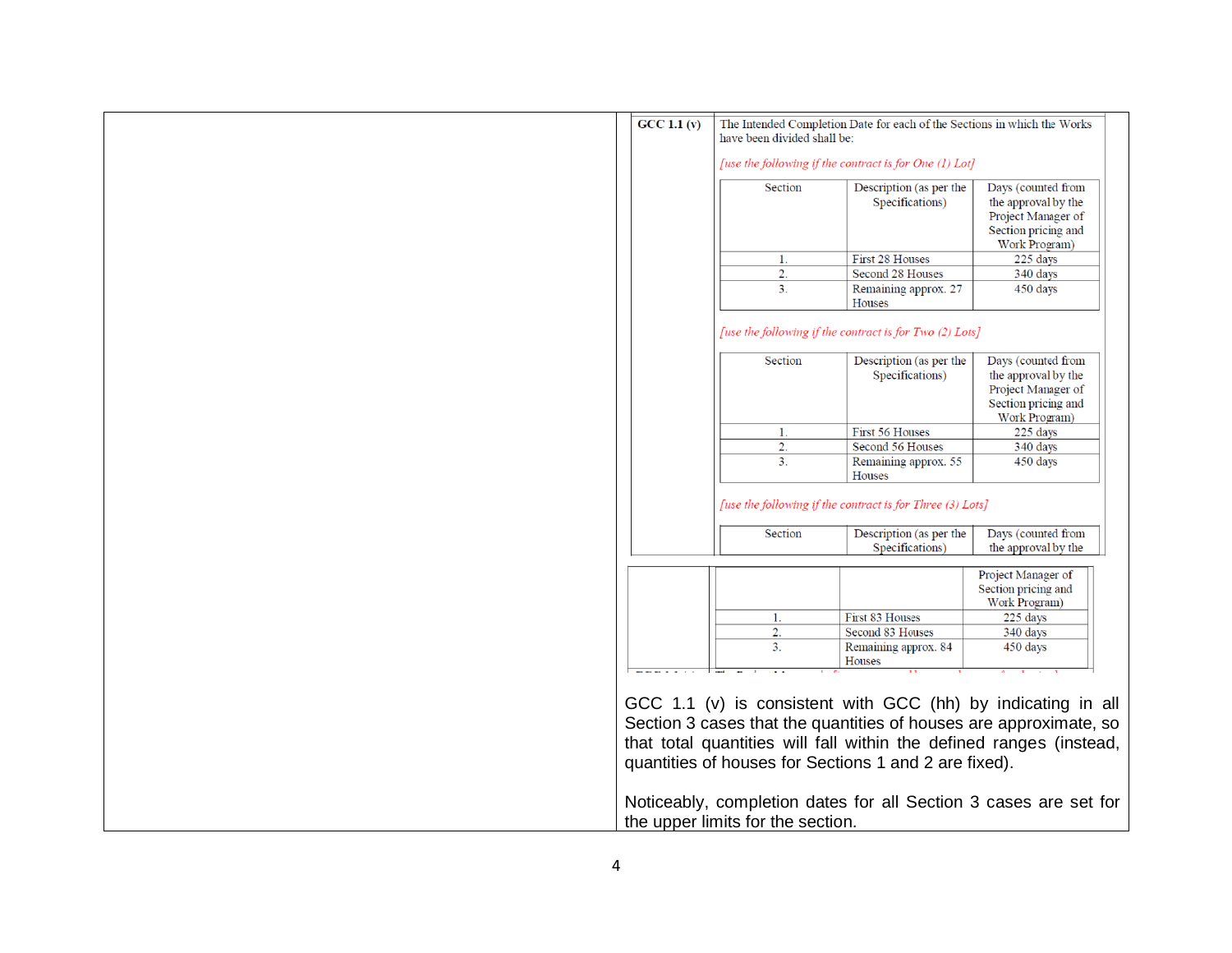| This is in increase of 25% of the project volume which means:                                                                                                                                                                                                         | Not exactly. While it is correct that all direct costs (Labour and<br>Materials) will increase by 25%, it is not totally correct that                                                                                                                                                                                                                      |
|-----------------------------------------------------------------------------------------------------------------------------------------------------------------------------------------------------------------------------------------------------------------------|------------------------------------------------------------------------------------------------------------------------------------------------------------------------------------------------------------------------------------------------------------------------------------------------------------------------------------------------------------|
| An increase of 25% of quantities in Labour<br>$\circ$                                                                                                                                                                                                                 | construction capacity will have to increase by 25% due to the                                                                                                                                                                                                                                                                                              |
| An increase of 25% of quantities in Materials<br>$\circ$                                                                                                                                                                                                              | number of houses of Sections 3.                                                                                                                                                                                                                                                                                                                            |
| In short:                                                                                                                                                                                                                                                             |                                                                                                                                                                                                                                                                                                                                                            |
| An increase of 25% of capacity to realize the project<br>$\circ$<br>within the same allowed 450 days of construction time                                                                                                                                             | As discussed, differences in quantities of houses are present<br>only in Sections 3. Also, construction in all Sections will very<br>likely not commence simultaneously, since it depends upon the                                                                                                                                                         |
| It is not realistic to:                                                                                                                                                                                                                                               | issuance by the Employer of the respective Section Task Order<br>(STO), which will follow the submission by the Assessment                                                                                                                                                                                                                                 |
| expect a Plan of Approach for lot 1 67 units, lot 2 133<br>units and lot 3 200 units with a construction time of 450<br>days                                                                                                                                          | Consultant of the Assessment Reports. It is in principle expected<br>that STO for Sections 2 will be issued 6 weeks after STO for<br>Sections 1, while STO for Sections 3 will be issued 8 weeks after                                                                                                                                                     |
| and in the same time:<br>expect a Plan of Approach for lot 1 83 units, lot 2 167<br>$\circ$<br>units and lot 3 250 units with a construction time of 450                                                                                                              | STO for Section 2. The schedule for delivery to the Contractor/s<br>of the approved Assessment Reports will be shared with Bidders<br>at least 15 working days prior to bid opening (see ITB 8.4, new                                                                                                                                                      |
| days                                                                                                                                                                                                                                                                  | clause).                                                                                                                                                                                                                                                                                                                                                   |
| The increase od 25% will mean more Labour, more Materials but<br>above all more indirect costs / capacity in the sense of<br>supervisors – project engineers – project organization etc. to<br>realize the project in the same construction time span of 450<br>days. | The attached chart was built based upon the above<br>considerations and presents the number of houses per section,<br>number of lots and lower – upper limit of the range, plus the<br>respective variation of construction capacity (calculated as<br>number of Houses / Day). The following conclusions can be<br>drawn from the chart:                  |
|                                                                                                                                                                                                                                                                       | The Range Upper Limit schedule poses an increasing<br>challenge to Contractors as long as they add Section 2 to<br>Section 1, and -less significantly-when they add Section<br>3 to Section 2 (i.e., the Houses/ Day number increases).<br>The Employer expects Contractors to be able to increase<br>their production rate as long as the works progress, |
|                                                                                                                                                                                                                                                                       | benefiting from a learning curve.<br>The Range Lower Limit schedule shows a decrease in the                                                                                                                                                                                                                                                                |
|                                                                                                                                                                                                                                                                       | Houses/ Day number when adding Sections 3.<br>Contractors may consider either completing Sections 3                                                                                                                                                                                                                                                        |
|                                                                                                                                                                                                                                                                       | prior to the deadline and keep the construction capacity in                                                                                                                                                                                                                                                                                                |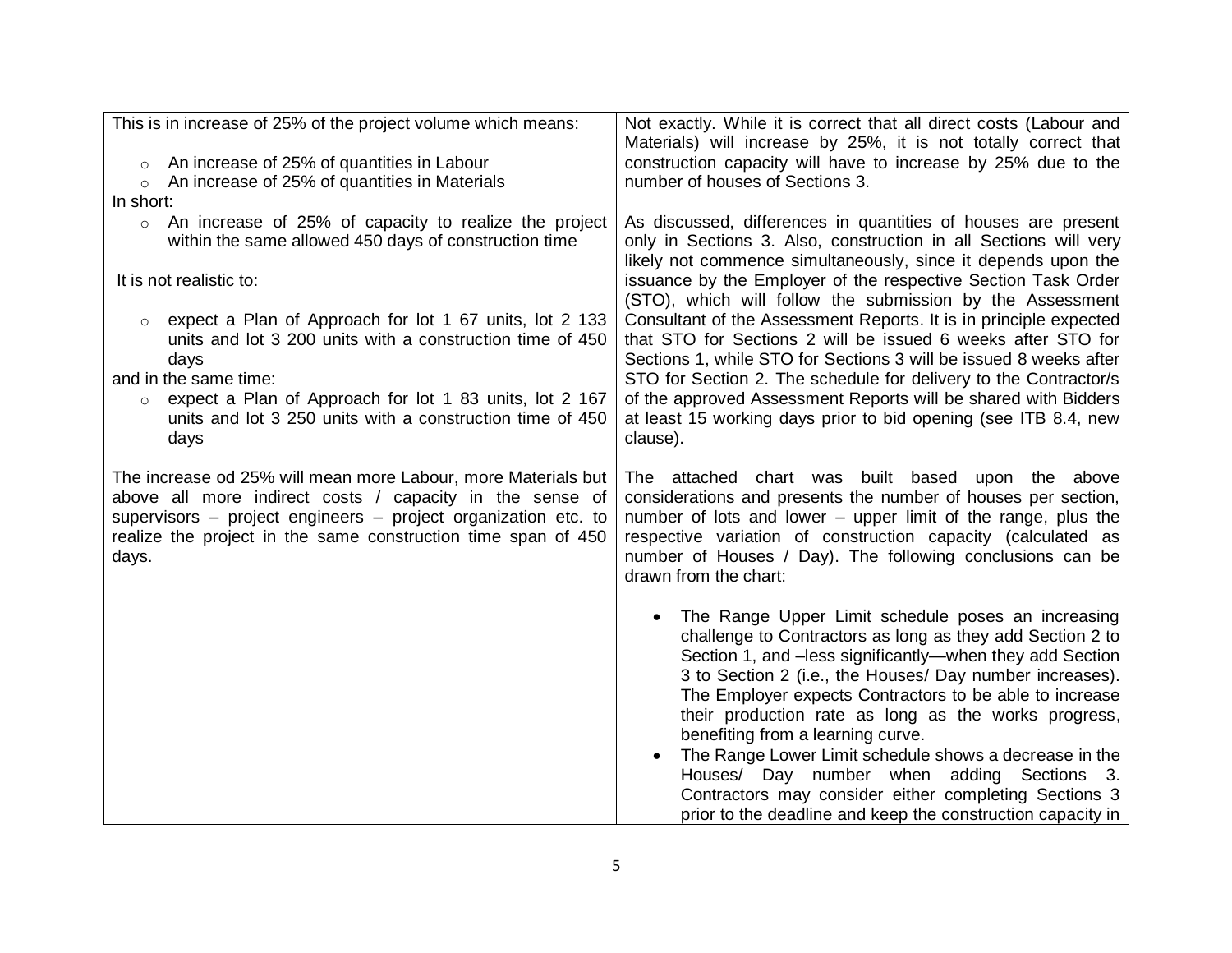|                                                                                                                                     | this case or reducing the construction capacity in place.                                                                                                                                                                                                                                                                                                                |
|-------------------------------------------------------------------------------------------------------------------------------------|--------------------------------------------------------------------------------------------------------------------------------------------------------------------------------------------------------------------------------------------------------------------------------------------------------------------------------------------------------------------------|
| Would it not be fare to start with the unit amount as mentioned in<br>the Bill of Quantities (67-133-200) during the pricing phase? | Understood. However, a 25% variation in quantities is still fair as<br>per the FIDIC GCC that the World Bank included in its "Request<br>for Bids - Works (after prequalification)"                                                                                                                                                                                      |
|                                                                                                                                     | The document can be accessed at:<br>http://www.worldbank.org/en/projects-operations/products-and-<br>services/brief/procurement-new-framework#SPD                                                                                                                                                                                                                        |
|                                                                                                                                     | In fact, Section VIII - General Conditions of Contract prepared<br>and copyrighted by the International Federation of Consulting<br>Engineers (Fédération Internationale des Ingénieurs-Conseils, or<br>FIDIC), clause 12.3. Evaluation, reads as follow:                                                                                                                |
|                                                                                                                                     | "Except as otherwise stated in the Contract, the Engineer shall<br>proceed in accordance with Sub-Clause 3.5 [Determinations] to<br>agree or determine the Contract Price by evaluating each item of<br>work, applying the measurement agreed or determined in<br>accordance with the above Sub-Clauses 12.1 and 12.2 and the<br>appropriate rate or price for the item. |
|                                                                                                                                     | For each item of work, the appropriate rate or price for the item<br>shall be the rate or price specified for such item in the Contract<br>or, if there is no such item, specified for similar work.                                                                                                                                                                     |
|                                                                                                                                     | Any item of work included in the Bill of Quantities for which no<br>rate or price was specified shall be considered as included in<br>other rates and prices in the Bill of Quantities and will not be paid<br>for separately.                                                                                                                                           |
|                                                                                                                                     | However, a new rate or price shall be appropriate for an item of<br>work if:                                                                                                                                                                                                                                                                                             |
|                                                                                                                                     | (a)<br>the measured quantity of the item is changed by<br>(i)<br>more than 25% from the quantity of this item in the                                                                                                                                                                                                                                                     |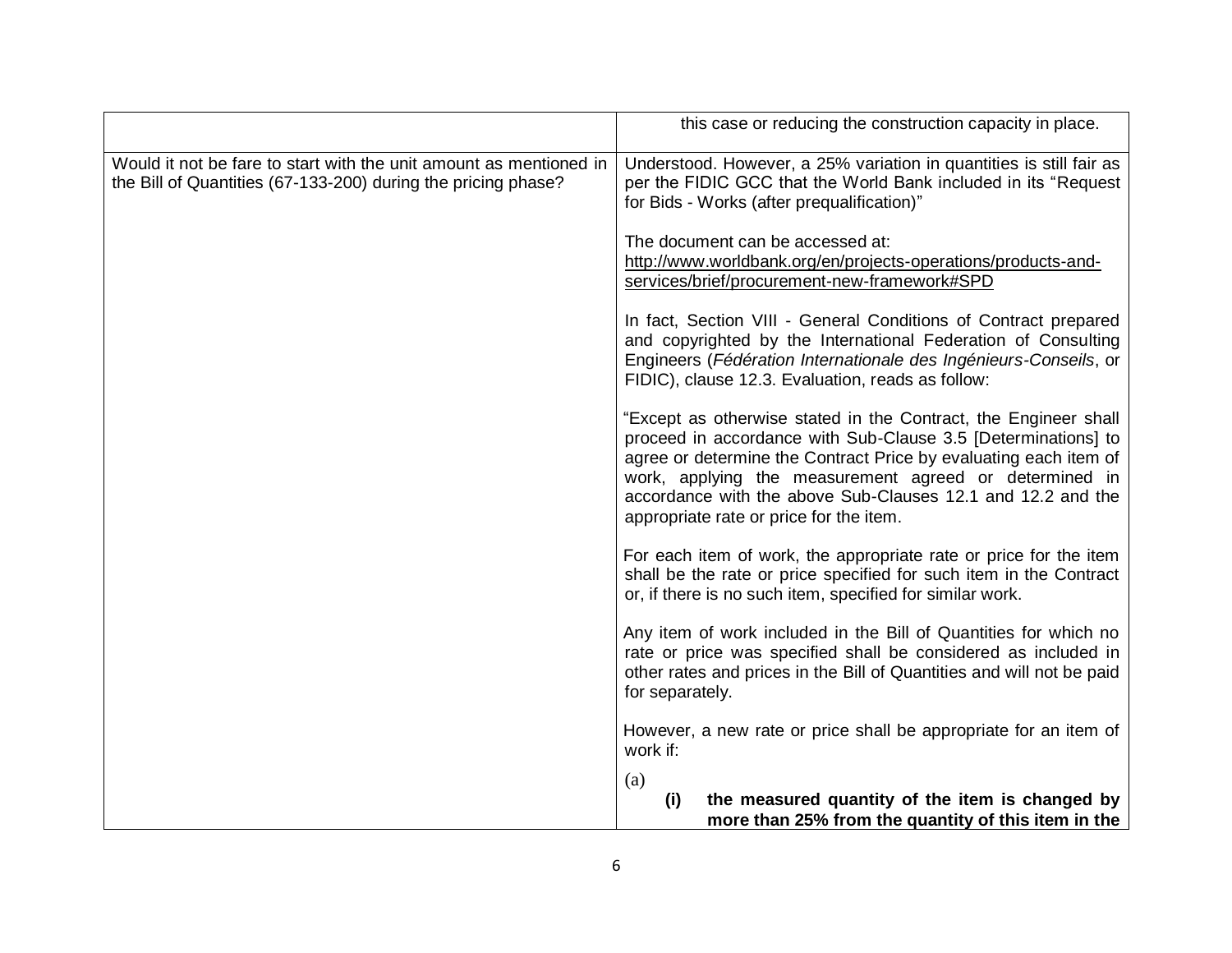|                                                                                                                                                                                                                                                                                                                                                                                                                                                         |       | <b>Bill of Quantities or other Schedule,</b>                                                                                                                                                        |  |  |
|---------------------------------------------------------------------------------------------------------------------------------------------------------------------------------------------------------------------------------------------------------------------------------------------------------------------------------------------------------------------------------------------------------------------------------------------------------|-------|-----------------------------------------------------------------------------------------------------------------------------------------------------------------------------------------------------|--|--|
|                                                                                                                                                                                                                                                                                                                                                                                                                                                         | (ii)  | this change in quantity multiplied by such specified<br>rate for this item exceeds 0.25% of the Accepted<br>Contract Amount,                                                                        |  |  |
|                                                                                                                                                                                                                                                                                                                                                                                                                                                         | (iii) | this change in quantity directly changes the Cost per<br>unit quantity of this item by more than 1%, and                                                                                            |  |  |
|                                                                                                                                                                                                                                                                                                                                                                                                                                                         | (iv)  | this item is not specified in the Contract as a "fixed<br>rate item";                                                                                                                               |  |  |
| Or                                                                                                                                                                                                                                                                                                                                                                                                                                                      |       |                                                                                                                                                                                                     |  |  |
| (b)                                                                                                                                                                                                                                                                                                                                                                                                                                                     |       |                                                                                                                                                                                                     |  |  |
|                                                                                                                                                                                                                                                                                                                                                                                                                                                         | (i)   | the work is instructed under Clause 13 [Variations and<br>Adjustments],                                                                                                                             |  |  |
|                                                                                                                                                                                                                                                                                                                                                                                                                                                         | (ii)  | no rate or price is specified in the Contract for this<br>item, and                                                                                                                                 |  |  |
|                                                                                                                                                                                                                                                                                                                                                                                                                                                         | (iii) | no specified rate or price is appropriate because the item<br>of work is not of similar character, or is not executed<br>under similar conditions, as any item in the Contract.                     |  |  |
| Each new rate or price shall be derived from any relevant rates or<br>prices in the Contract, with reasonable adjustments to take<br>account of the matters described in sub-paragraph (a) and/or (b),<br>as applicable. If no rates or prices are relevant for the derivation<br>of a new rate or price, it shall be derived from the reasonable<br>Cost of executing the work, together with profit, taking account of<br>any other relevant matters. |       |                                                                                                                                                                                                     |  |  |
|                                                                                                                                                                                                                                                                                                                                                                                                                                                         |       | Until such time as an appropriate rate or price is agreed or<br>determined, the Engineer shall determine a provisional rate or<br>price for the purposes of Interim Payment Certificates as soon as |  |  |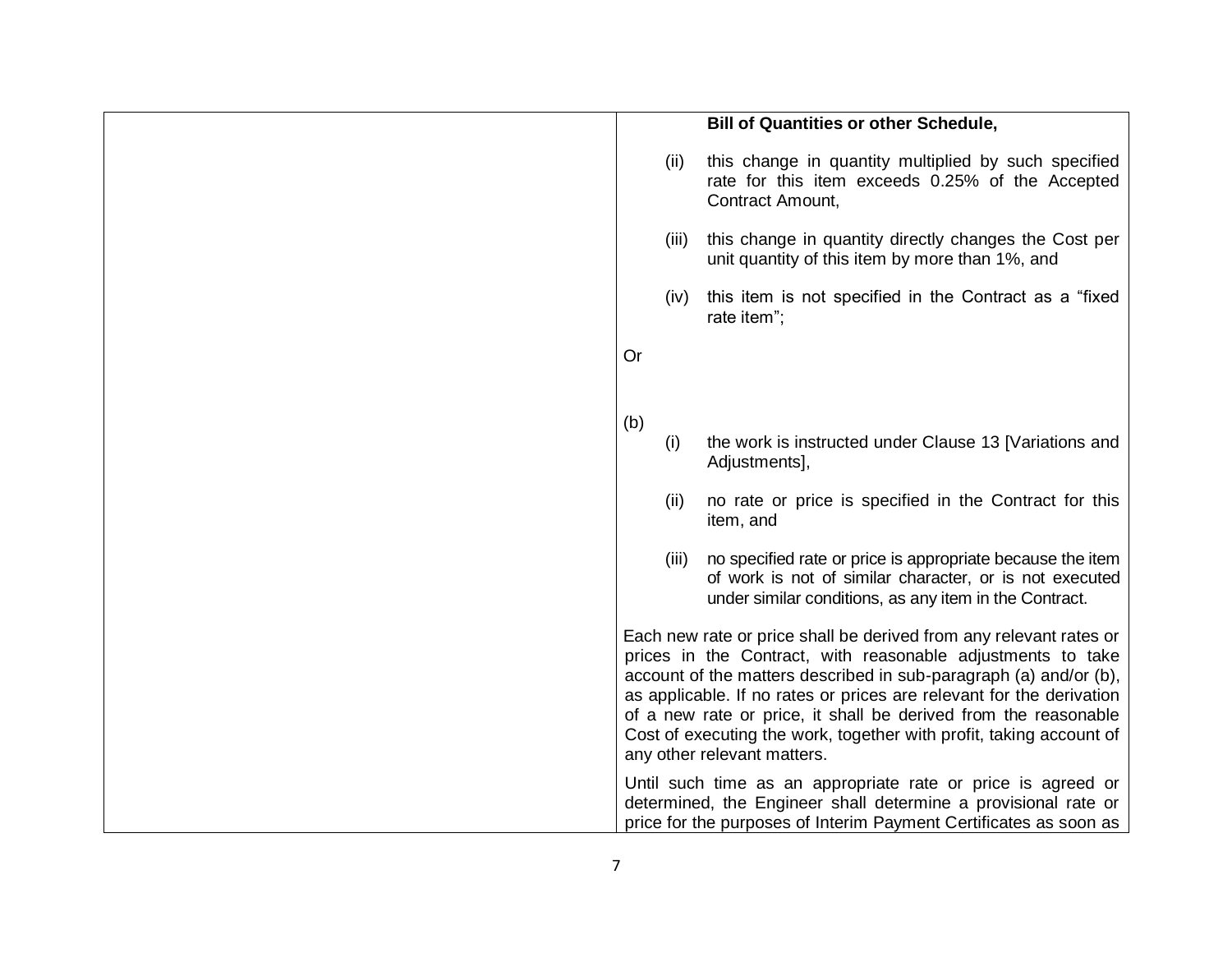|                                     | the concerned work commences."                                                                                                                                                                 |
|-------------------------------------|------------------------------------------------------------------------------------------------------------------------------------------------------------------------------------------------|
| days counted from Monday to Friday? | What is meant with the '450 days'? Are these calendar days or   These are calendar days. Please note that GCC 1.1 (I) specifies<br>that "Days' are calendar days; months are calendar months". |
|                                     |                                                                                                                                                                                                |

*National Recovery Program Bureau (NRPB) Attn: Procurement Office W.J.A. Nisbeth Road 57 Philipsburg, Sint Maarten [procurement@nrpbsxm.org](mailto:procurement@nrpbsxm.org) [https://www.nrpbsxm.org](https://www.nrpbsxm.org/)*